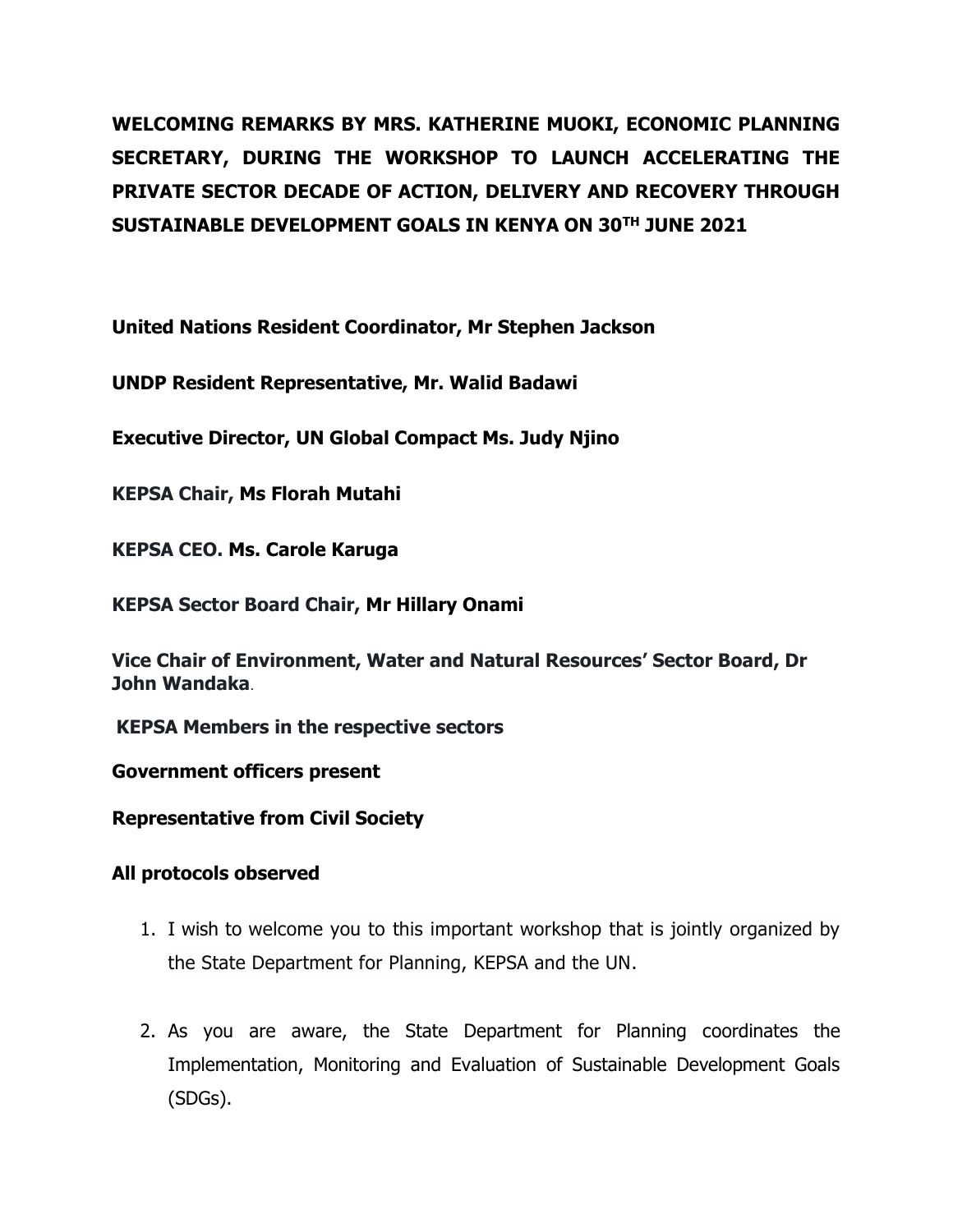- 3. To effectively domesticate the SDGs in Kenya, the State Department for Planning has an SDGs Coordination Directorate that is wholly dedicated to spearheading the SDGs process in the country.
- 4. The Directorate is supported by the Inter-Agency Technical Working Committee (IATWC) set up in 2016 and which draws its membership from Government Ministries, Departments and Agencies, Council of Governors, KEPSA, , SDGs Kenya Forum, Parliamentary caucus on SDGs and Business, United Nations Country Teams, and the Academia.
- 5. The main mandate of this committee is to ensure that the SDGs are mainstreamed in development planning, to create awareness, spearhead the development of strategies for their implementation and track and report on progress among others.
- 6. It is a fact that no single sector will be able to deliver on the SDGs alone. Therefore, collective and individual efforts are required at the national and county levels by all stakeholders including the private sector, hence the multi-stakeholder approach where all the stakeholders are involved in the spirit of leaving no one behind.
- 7. The Government involvement of the private sector in the SDGs process is through KEPSA. In 2018, KEPSA was appointed as one of the co-chairs of the Inter Agency Technical Working Committee that coordinates the SDGs work. The other cochairs are the State Department for Planning and SDGs Kenya Forum.
- 8. Through KEPSA, the private sector has contributed to the SDGs work specially in the preparation of the SDGs progress reports including the Voluntary National Reviews(VNRs)